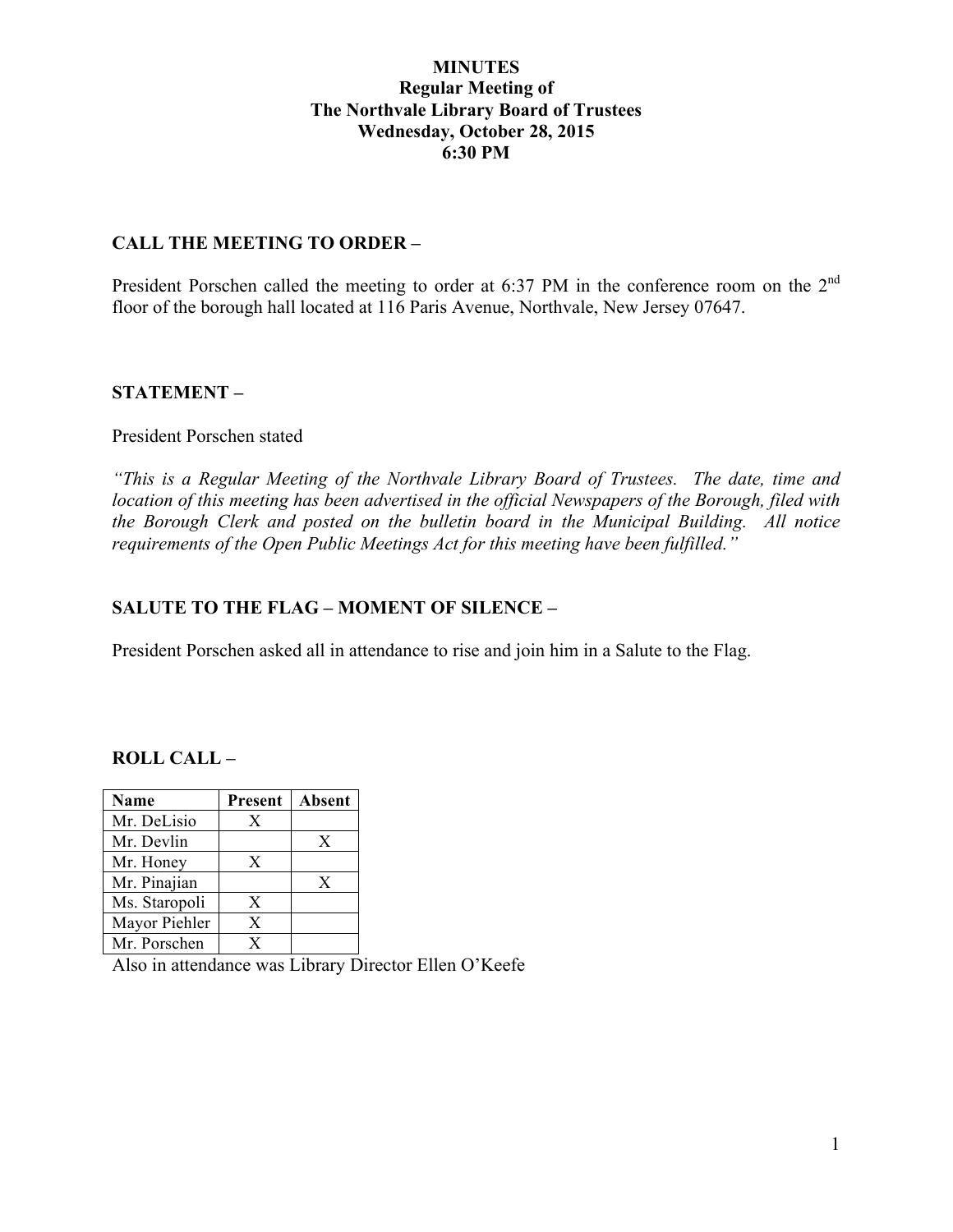#### **APPROVAL OF MINUTES**

Resolved to approve the minutes from the September 23, 2015 regular board meeting

The minutes were adopted on a roll call vote as follows:

| <b>Name</b>   | <b>ACTION</b> | YES | N <sub>O</sub> | <b>ABSENT</b> | <b>ABSTAIN</b> |
|---------------|---------------|-----|----------------|---------------|----------------|
| Mr. DeLisio   |               |     |                |               |                |
| Mr. Devlin    |               |     |                |               |                |
| Mr. Honey     |               | X   |                |               |                |
| Mr. Pinajian  |               |     |                | X             |                |
| Ms. Staropoli | <b>MOTION</b> | X   |                |               |                |
| Mayor Piehler |               | X   |                |               |                |
| Mr. Porschen  | <b>SECOND</b> |     |                |               |                |

Resolved to approve the Executive minutes from the September 23, 2015 regular board meeting

The minutes were adopted on a roll call vote as follows:

| <b>Name</b>   | <b>ACTION</b> | <b>YES</b> | N <sub>O</sub> | <b>ABSENT</b> | <b>ABSTAIN</b> |
|---------------|---------------|------------|----------------|---------------|----------------|
| Mr. DeLisio   |               | Х          |                |               |                |
| Mr. Devlin    |               |            |                |               |                |
| Mr. Honey     |               | X          |                |               |                |
| Mr. Pinajian  |               |            |                |               |                |
| Ms. Staropoli | <b>MOTION</b> | X          |                |               |                |
| Mayor Piehler |               | X          |                |               |                |
| Mr. Porschen  | <b>SECOND</b> | X          |                |               |                |

### **ACNOWLEDGEMENTS –**

The board would like to thank the Friends of the library for purchasing public pass memberships to the Museum of Natural History and the Intrepid Air and Space Museum. You need to sign up for them in advance. There are vouchers for the Museum of Natural History and there is a physical pass for four people to the Intrepid that needs to be returned.

The board would like to thank the Norwood/Northvale Women's club for their \$50 donation.

### **GENERAL DISCUSSION –**

A discussion was held on different ideas about capital improvement options (e.g. community room renovations) with any additional money from this year's budget.

Director O'Keefe will be looking into a new phone system. Mr. DeLisio will bring in information regarding the high school water filtration system.

Director O'Keefe is also looking into purchasing a new circulation desk that will be purchased by the Friends of the Library.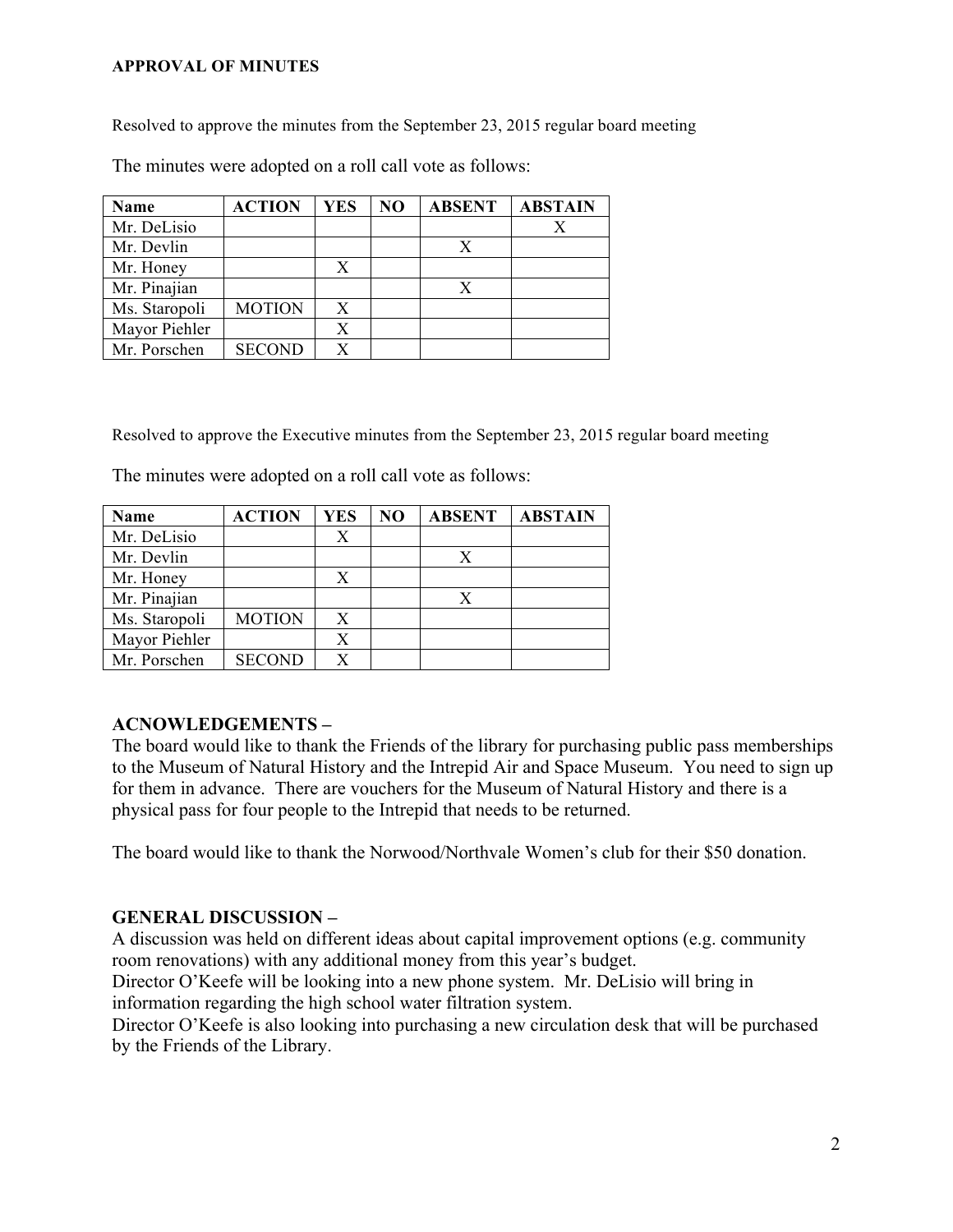# **Director's Report**

**Financial** BCCLS bill requested Claims List To be paid by Library: \$110.00 invoice to Solomon Office Solutions 2 hours of OuickBooks training \$100.00 invoice to MaryBeth Craven speaking fee for Genealogy Class on 11/19 Patron refund of \$20.00 for lost book that was returned in good condition.

## **Friends of Northvale Public Library**

Purchasing public pass memberships to the Museum of Natural History and the Intrepid Air & Space museum. Authorized expenditure of up to \$5,000.00 for a new Circulation Desk

### **Library cards**

I visited the Senior Center on Wednesday, October 7 and registered 7 seniors for new cards.

# **Trustee Training Opportunities**

We will not receive State Aid next year if 5 more hours are not fulfilled. November 19, 2015 Seminar with Mike Cerone @ Washington Twp. PL, 78: 30 pm Webinars: could set up 12 viewings with all/multiple Board members to fulfill training hours.

### **Facility**

Phone sneeded Front door repaired by DPW

### **Upcoming Meetings**

Marisa NJLA Conference Meeting, Tuesday, December 1, Monroe Township Public Library Youth Services Committee, Friday, December 11, TBA (BCCLS)

# **ROLL CALL VOTES –**

Resolved to approve the claims list of invoices totaling \$2111.59 for this past month of October to be paid through the borough.

| <b>Name</b>   | <b>ACTION</b> | <b>YES</b> | N <sub>O</sub> | <b>ABSENT</b> | <b>ABSTAIN</b> |
|---------------|---------------|------------|----------------|---------------|----------------|
| Mr. DeLisio   | <b>MOTION</b> | X          |                |               |                |
| Mr. Devlin    |               |            |                | X             |                |
| Mr. Honey     |               |            |                |               |                |
| Mr. Pinajian  |               |            |                | X             |                |
| Ms. Staropoli |               | X          |                |               |                |
| Mayor Piehler |               | X          |                |               |                |
| Mr. Porschen  | <b>SECOND</b> |            |                |               |                |

The resolution was adopted on a roll call vote as follows: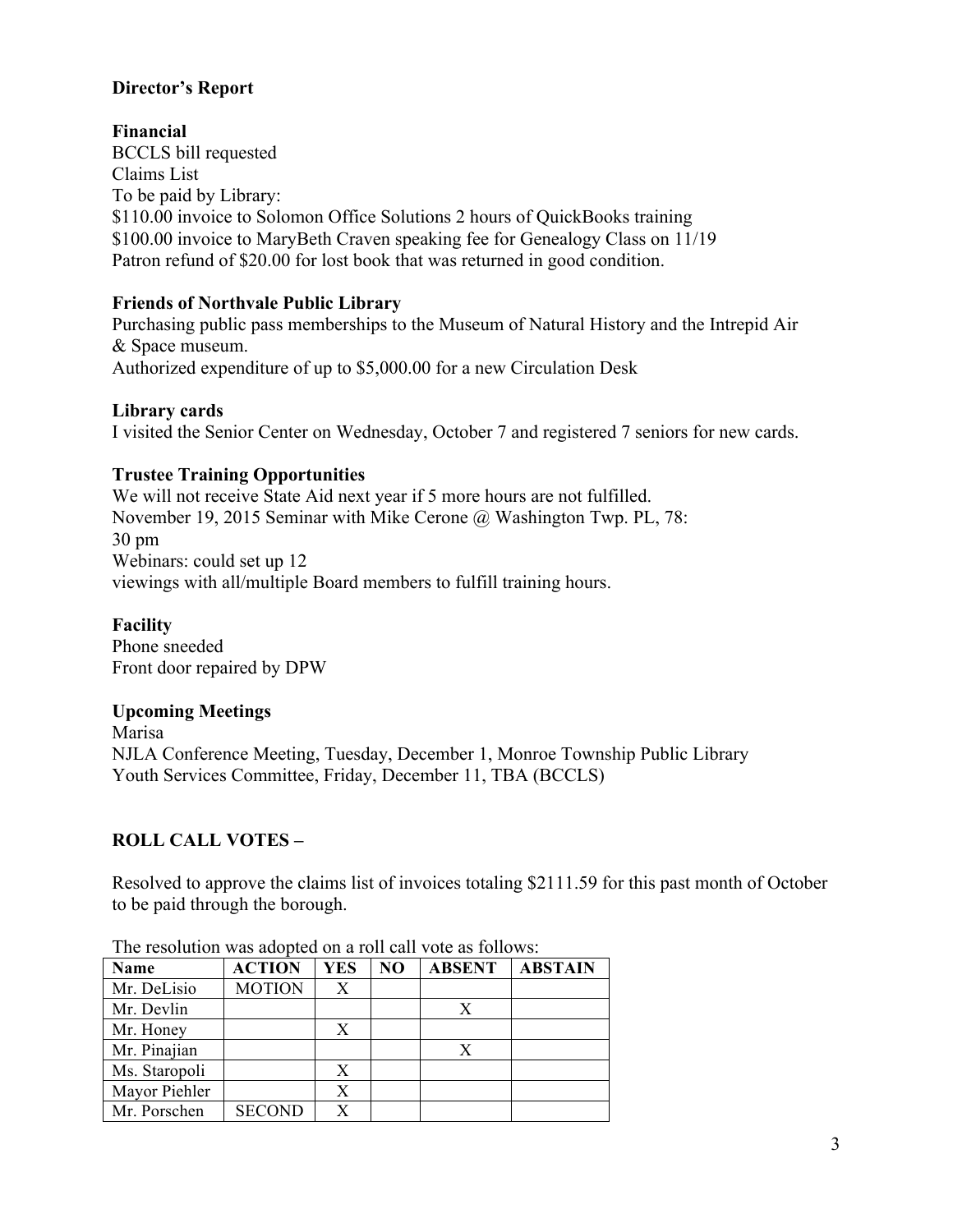Resolved to approve the expense list totaling \$387/99 for this past month of October to be paid through the library account.

| <b>Name</b>   | <b>ACTION</b> | <b>YES</b> | N <sub>O</sub> | <b>ABSENT</b> | <b>ABSTAIN</b> |
|---------------|---------------|------------|----------------|---------------|----------------|
| Mr. DeLisio   |               | Х          |                |               |                |
| Mr. Devlin    |               |            |                | X             |                |
| Mr. Honey     |               | X          |                |               |                |
| Mr. Pinajian  |               |            |                |               |                |
| Ms. Staropoli | <b>MOTION</b> | X          |                |               |                |
| Mayor Piehler |               |            |                |               |                |
| Mr. Porschen  | <b>SECOND</b> |            |                |               |                |

The resolution was adopted on a roll call vote as follows:

Resolved to approve the reimbursement of \$73.86 to Ellen O'Keefe for programming supplies and mileage.

The resolution was adopted on a roll call vote as follows:

| <b>Name</b>   | <b>ACTION</b> | <b>YES</b> | N <sub>O</sub> | <b>ABSENT</b> | <b>ABSTAIN</b> |
|---------------|---------------|------------|----------------|---------------|----------------|
| Mr. DeLisio   | <b>MOTION</b> | X          |                |               |                |
| Mr. Devlin    |               |            |                |               |                |
| Mr. Honey     |               | Х          |                |               |                |
| Mr. Pinajian  |               |            |                |               |                |
| Ms. Staropoli |               |            |                |               |                |
| Mayor Piehler |               | X          |                |               |                |
| Mr. Porschen  | <b>SECOND</b> |            |                |               |                |

Resolved to approve the reimbursement of \$195.41 to Marisa Hall for program and Halloween supplies.

The resolution was adopted on a roll call vote as follows:

| <b>Name</b>   | <b>ACTION</b> | YES | N <sub>O</sub> | <b>ABSENT</b> | <b>ABSTAIN</b> |
|---------------|---------------|-----|----------------|---------------|----------------|
| Mr. DeLisio   |               | X   |                |               |                |
| Mr. Devlin    |               |     |                | Х             |                |
| Mr. Honey     |               | X   |                |               |                |
| Mr. Pinajian  |               |     |                | X             |                |
| Ms. Staropoli | <b>MOTION</b> | X   |                |               |                |
| Mayor Piehler |               | X   |                |               |                |
| Mr. Porschen  | <b>SECOND</b> |     |                |               |                |